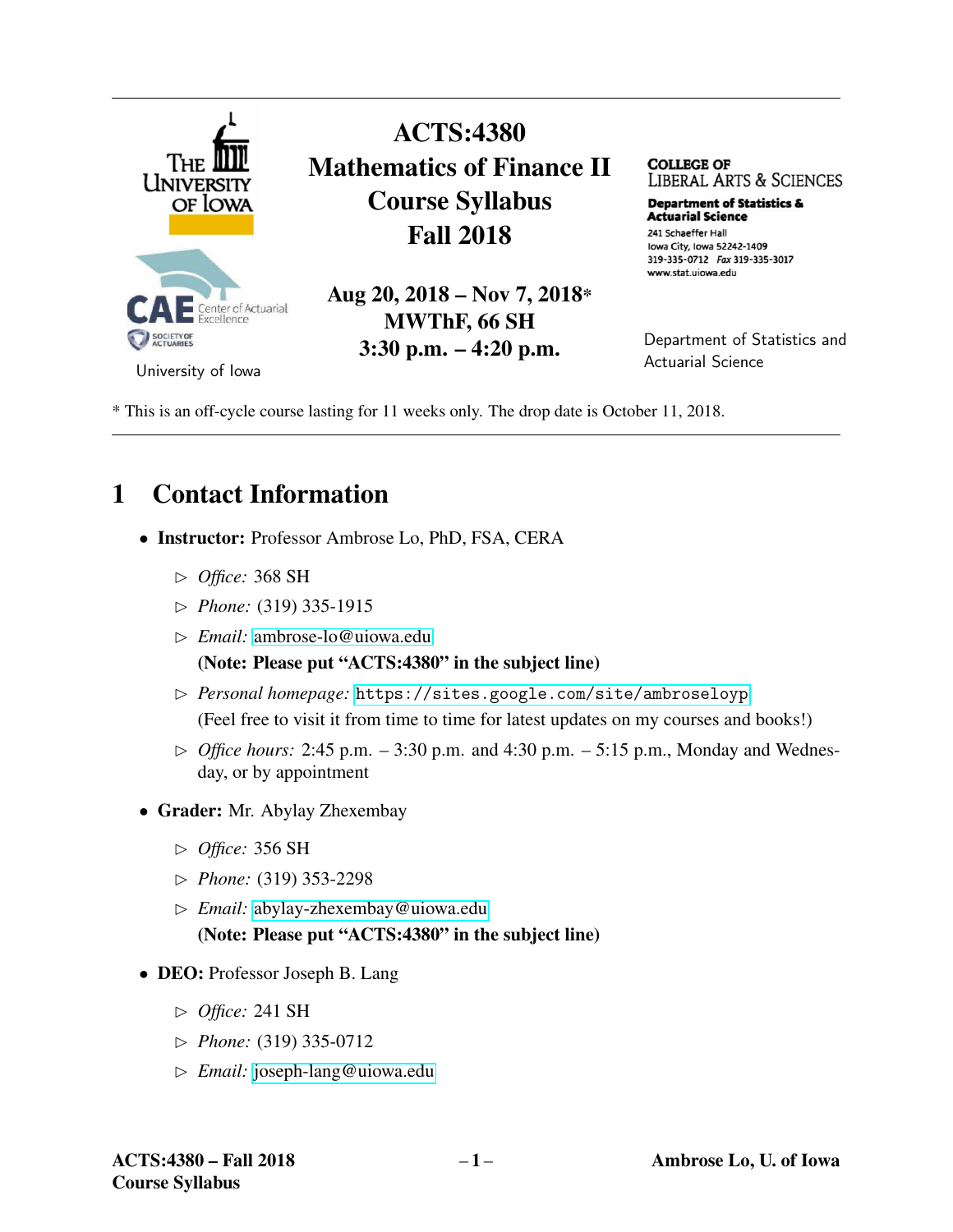# 2 Course Description and Objectives

Prerequisites: ACTS:3080 (Mathematics of Finance I) with a minimum grade of C+ and status as Actuarial Science major

Corequisite: STAT:4100 (Mathematical Statistics I) or STAT:5100 (Statistical Inference I)

Recommendation: Taking FIN:3300 (Corporate Finance) together with or before ACTS:4380

Building upon students' prior exposure to actuarial science and preparation in mathematical statistics, this intermediate course on mathematical finance for B.S. and M.S. in Actuarial Science students explores option pricing in a reasonably mathematical manner and prepares you adequately for the *derivatives portion* (i.e., Topics 6 to 10) of the Investment and Financial Markets (IFM) Exam offered by the Society of Actuaries (SOA). It consists of three interrelated parts of varying degrees of technical sophistication:

| Part I.   | Conceptual Foundation on Derivatives          | $\frac{1}{2}$ (approx. 3.5 weeks) |
|-----------|-----------------------------------------------|-----------------------------------|
| Part II.  | Pricing and Hedging of Derivatives            |                                   |
| $II-A.$   | Discrete-time Option Pricing Models           | (approx. 2 weeks)                 |
| $II-B.$   | Continuous-time Option Pricing Models         | (approx. 5 weeks)                 |
| Part III. | Epilogue: General Properties of Option Prices | $\frac{1}{2}$ (approx. 0.5 weeks) |

Here is the synopsis of the course:

- Part I (Chapters 1 to 3) lays the conceptual groundwork of the whole course by setting up the terminology of derivatives commonly encountered in the literature and introducing the definition, mechanics, typical use, and payoff structures of the two primary groups of derivatives, namely, forwards and options, which bestow upon their holders an obligation and a right to trade an underlying asset at a fixed price on a fixed date, respectively. Particular emphasis is placed on how and why a derivative works in a given scenario of interest. In due course, we also present the all-important *no-arbitrage assumption* and the method of *pricing by replication*. Underlying the pricing and hedging of derivatives throughout this book, these two vehicles are applied in this part to determine the fair price of a forward, where "fair" is meant in the sense that the resulting price permits no free lunch opportunities.
- In Part II (Chapters 4 to 8), which is the centerpiece of this course, we build upon the background material in Part I and tackle option pricing in two stages—first in the discrete-time binomial tree model (Chapter 4), which is simple, intuitive, and easy to implement, then in the technically more challenging continuous-time Black-Scholes model (Chapters 5 to 8). In this part, the no-arbitrage assumption and the method of replication continue to play a vital role in valuing options and lead to the celebrated *risk-neutral pricing formula*. The implementation and far-reaching implications of the method of risk-neutral valuation for the pricing and hedging of derivatives are explored in Chapters 6 to 8.
- Finally, we end in Part III (Chapter 9) with a description of some general properties satisfied by option prices when no asset price model is prescribed. Even in this model-free framework setting, there is a rich theory describing the no-arbitrage properties universally satisfied by option prices. Although this part can be read prior to studying Part II, you will find that what you learn from Part II, especially the notion of an exchange option in Chapter 8, will provide you with some surprisingly useful insights into the connections between different options.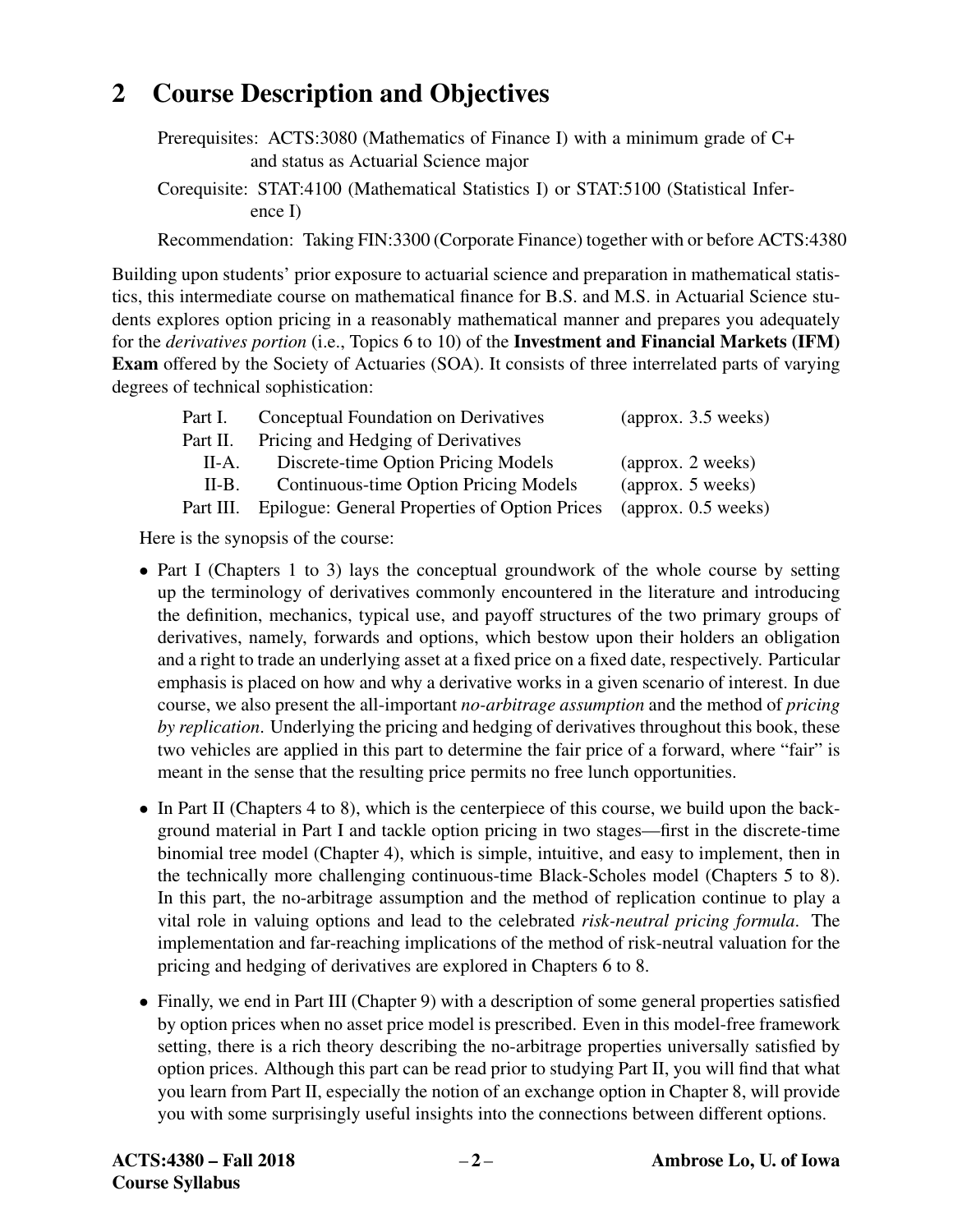After taking this course, the successful student is expected to:

- 1. Understand the mechanics and typical use of different kinds of financial derivatives.
- 2. Price options on a wide variety of underlying assets using different pricing methodologies.
- 3. Realize the assumptions and limitations of each class of option pricing models.
- 4. Take and, most importantly, pass Exam IFM in November 2018 with considerable ease.
- 5. (For graduate students) Proceed to more advanced courses on mathematical finance with strong confidence.

# 3 Exam IFM

Exam IFM is a new three-hour computer-based exam that consists of 30 multiple-choice questions, each of which includes 5 answer choices identified by (A), (B), (C), (D), and (E). It was offered for the first time in July 2018 and replaced its predecessor, Exam MFE (Models for Financial Economics), which was exclusively about the use and pricing of derivatives. Exam IFM encompasses much of the MFE derivatives material, but with a lot of corporate finance added. Roughly speaking, 50% of IFM is about derivatives (Topics 6 to 10) and the other 50% is about corporate finance (Topics 1 to 5). There are two released MFE past exams (Spring 2007 and Spring 2009), 60 sample questions on introductory derivatives, and 40 sample questions on advanced derivatives, all with detailed solutions. More information about Exam IFM can be found at <https://www.soa.org/education/exam-req/edu-exam-ifm-detail.aspx>.

Note that because of time constraints, this course is largely dedicated to the *derivatives portion* (i.e., Topics 6 to 10) of the IFM exam syllabus. To help you learn the *corporate finance portion* (i.e., Topics 1 to 5), it is strongly suggested that you also take FIN:3300 (Corporate Finance), in addition to ACTS:4380, in the same semester. The reasons are two-fold:

- 1. While FIN:3300 may not use the same corporate finance text as in the IFM exam syllabus, the course has a significant overlap with the required IFM corporate finance topics (e.g., risk-return trade-off, asset pricing models, market efficiency, capital structure) and will be highly conducive to you mastering the IFM exam material and, by extension, taking Exam IFM in November 2018.
- 2. Getting a B- or above in FIN:3300 before July 2019 allows you to receive the VEE credit in Accounting and Finance (an accounting course is also required effective from July 2019). In other words, you have to take FIN:3300 no matter for IFM exam preparation or for fulfilling the VEE credit.

Exam IFM is offered three times every year (March, July, and November). In Fall 2018, Exam IFM will be offered via computer-based testing (CBT) from November 15 to November 21. The registration deadline is October 9 (please refer to [https://www.soa.org/Education/Exam-Req/](https://www.soa.org/Education/Exam-Req/Exam-Day-Info/edu-2018-cbt-test-schedule.aspx) [Exam-Day-Info/edu-2018-cbt-test-schedule.aspx](https://www.soa.org/Education/Exam-Req/Exam-Day-Info/edu-2018-cbt-test-schedule.aspx)). It is strongly suggested that you take the exam in November as you learn the material, do the homework, and study for the quizzes and exams in this course (as the old saying goes, *strike while the iron is hot*!). In fact, the off-cycle arrangement of this course is made so that it will end well before you take the November 2018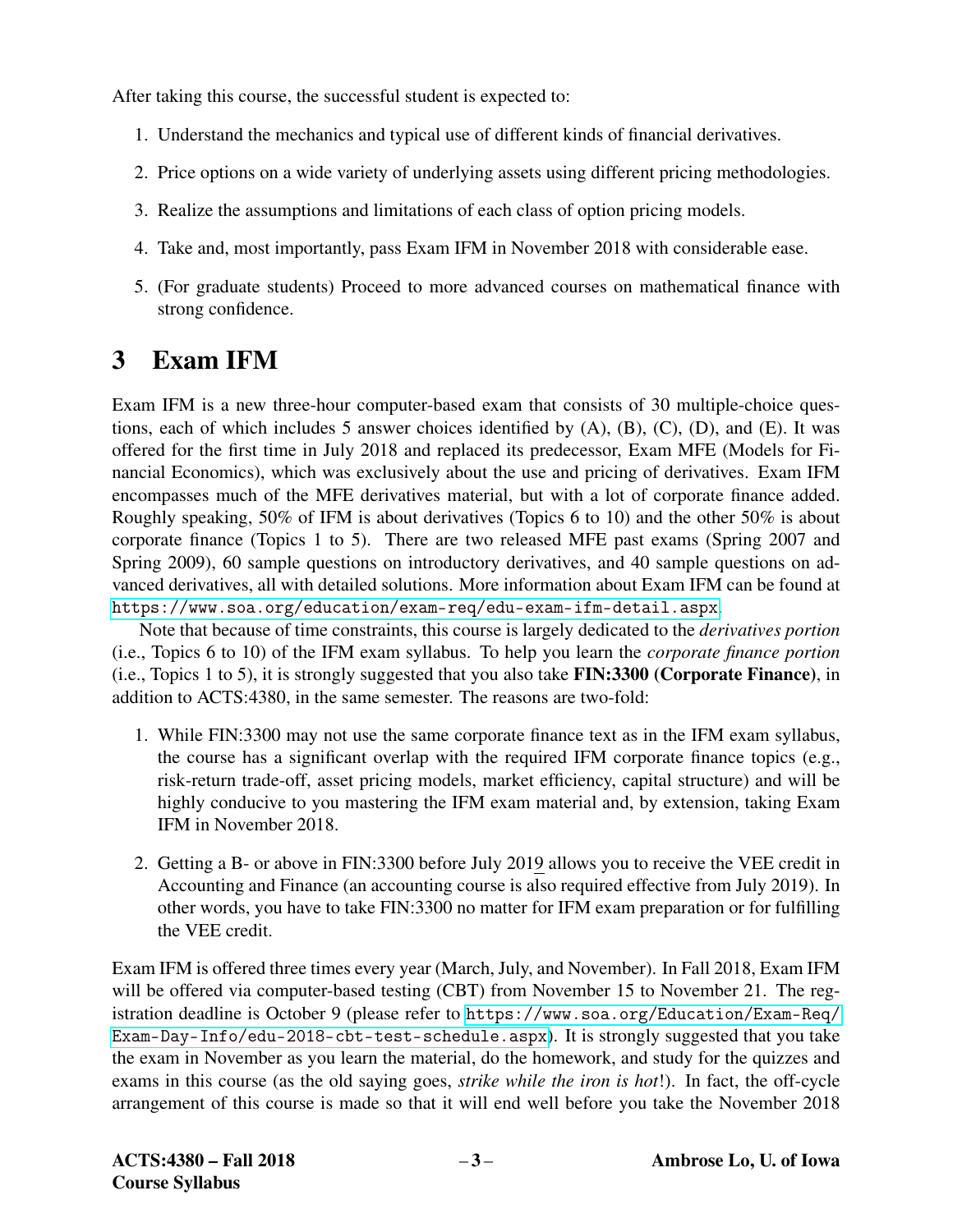IFM exam. In the "unlikely" event that you cannot pass the exam in November, you should retake it in March 2019 when your memory is still fresh. The bottom line is: *You should aim to have (at least) three professional exams under your belt, namely, P, FM, and IFM, before the Career Fair of 2019, in order to be a competitive candidate for a permanent actuarial job.*

# 4 Textbook

The required textbook for this course is

*[Derivative Pricing: A Problem-Based Primer](https://www.crcpress.com/Derivative-Pricing-A-Problem-Based-Primer/Lo/p/book/9781138033351)*, 2018, by Lo, A. (yours truly), Chapman & Hall/CRC Press Financial Mathematics Series. ISBN: 9781138033351.

All registered students in this course are expected to purchase this text, which not only addresses all important topics required in the derivatives portion of Exam IFM, but also presents lots of intuition for you to understand the subject matter deeply, and a wide variety of examples and practice problems for exam preparation. During lectures, you will put down additional details, work out examples together with the instructor, and take supplementary notes to better understand concepts. *You are strongly encouraged to bring the book to class.*

The optional text for this course is

*Derivatives Markets* (Third Edition), 2013, by McDonald, R.L., Pearson Education, ISBN: 978-0-32154-308-0.

This is the official textbook for the derivatives portion of Exam IFM. We shall cover, in a different but more cohesive order, the following required sections in McDonald (2013):

- Chapter 1: Introduction to Derivatives, Sections 1, 2, 4, 5
- Chapter 2: An Introduction to Forwards and Options, Sections 1-4
- Chapter 3: Insurance, Collars, and Other Strategies, Sections 1-4
- Chapter 5: Financial Forwards and Futures, Sections 1, 2, 3 (through the middle of p. 136), 4 (through the top of p. 143)
- Chapter 9: Parity and Other Option Relationships, Sections 1 (through the bottom of p.269), 3
- Chapter 10: Binomial Option Pricing, Sections 1-5, 6 (through the middle of p. 315)
- Chapter 11: Binomial Option Pricing, Section 1
- Chapter 12: The Black-Scholes Formula, Sections 1-3, Appendices A, B
- Chapter 13: Market-Making and Delta-Hedging, Sections 1-4, 5 (beginning at the bottom of p.398), 6
- Chapter 14: Exotic Options: I, Sections 1, 2 (through the bottom of p.413), 3 (through the bottom of p.416), 4 (through the bottom of p. 419), 5 (through Figure 14.4 on p.423), 6, Exercises 14.20 and 14.21 on p.429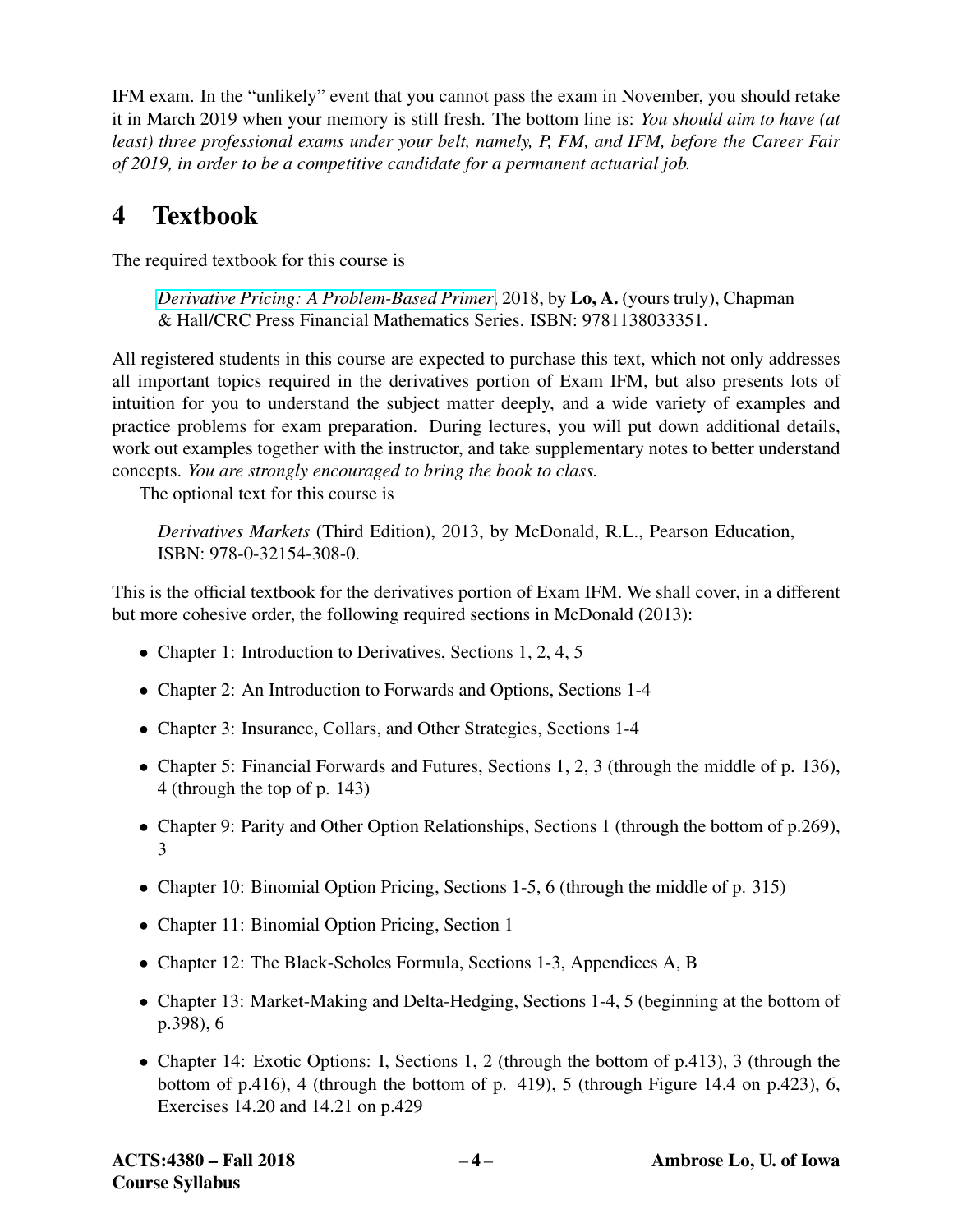- Chapter 18: The Lognormal Distribution, Sections 1-4
- Appendices A (The Greek Alphabet), B.1 (The Language of Interest Rates), and C (Jensen's Inequality)
- IFM-22-18: Supplementary Material for Derivatives: "Actuarial-Specific Applications of Options and other derivatives, and Expanded Coverage on Exotic Options"

Unless otherwise stated, chapter appendices are not included in the required readings. Pearson has published *Student Solutions Manual to Derivatives Markets*, which provides solutions to all even-numbered end-of-chapter problems in the text.

# 5 Grading System

Assessment in this course comprises the following items:

### • Attendance and Att[i](#page-4-0)tude:  $\pm \varepsilon \,\% ^{\text{i}}$

You may choose to attend or not to attend classes, but everyone needs to be aware that absence from classes without a valid reason can adversely affect your final grade. It is also impossible for absentees to get a copy of course material they miss, inquire about announcements made in class, or seek out-of-class help from the instructor. Likewise, your participation, preparedness, and work ethic may affect your final grade (positively or negatively).

### • Homework Assignments: 20%

There will be weekly assignments each consisting of about 4 to 6 end-of-chapter problems in the textbook, usually assigned on Wednesday and due the next Wednesday. Refer to the course schedule on pages 7 and 8. Any exceptions will be announced in class or in ICON. Late homework will be severely penalized (see the instructions on ICON). For students' guidance, illustrative solutions will be posted on ICON shortly after each homework is due. The homework with the lowest score will be dropped when it comes to computing the final grade.

*A note on collaboration:* Discussion with other students on homework problems is encouraged. However, you should always write up your own solutions.

### • Short Quizzes: 15%

There will be a total of five 15-minute quizzes held on Fridays. These quizzes are intended to motivate you to study regularly (not just cram before the Midterm and Final Exams!) and will consist of relatively straightforward questions. The quiz with the lowest score will be dropped when it comes to computing the final grade.

### • Midterm Examination: 25%

There will be a 90-minute written Midterm Examination to be held in the evening (6:30 p.m.  $-8:00$  p.m.) of October 5, 2018 (Friday) at 106 GILH testing the material in Chapters 1 to 5 of this course. It will consist mainly of a series of short computational questions similar in style to IFM problems and/or end-of-chapter problems in the textbook. You will therefore

<span id="page-4-0"></span><sup>&</sup>lt;sup>i</sup>In mathematics,  $\varepsilon$  usually denotes a small positive number.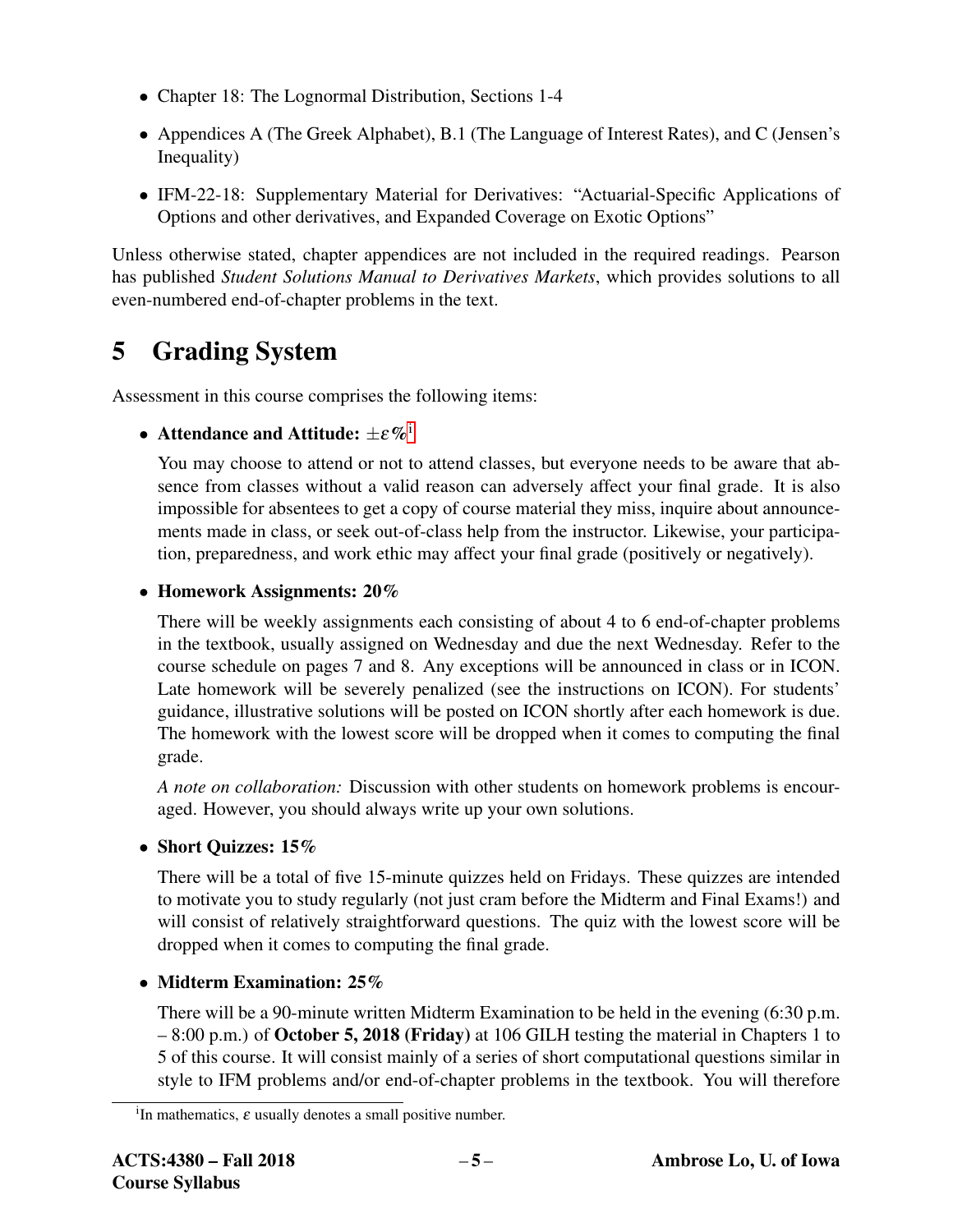find that problems from released MFE/IFM past/sample exams and the textbook are useful in preparing for the Midterm Exam.

### • Final Examination:  $40\%$

A two-hour comprehensive written Final Examination will take place in the evening (6:30 p.m. – 8:30 p.m.) of November 7, 2018 (Wednesday) at 106 GILH testing the material in the whole course, with an emphasis on Chapters 6 to 9. As an immediate precursor of the November 2018 IFM Exam, the Final Exam serves as a mock exam and gives you a rough picture of how you will perform in the real exam. Like the Midterm Exam, the Final Exam will comprise mainly short computational questions similar in style to MFE/IFM problems and/or problems in the textbook.

All quizzes and exams in this course are closed-book. The IFM formulas and tables (posted on ICON) will be provided if needed, and you are not allowed to bring your own formula sheets (the same applies to the real IFM exam as well!). Only SOA/CAS-approved calculators listed on Point 9 of <https://www.soa.org/Files/Edu/edu-rules-reg-instructions.pdf> are permitted.

A note on absences from exams. If, because of illness, you are unable to take any exams in this course as scheduled, you should inform the course instructor *within 24 hours* of the exam, and submit original documentation as soon as possible. Approval for absences for other reasons such as mandatory religious obligations, certain University activities, or unavoidable circumstances should be sought well in advance with documentation provided. Otherwise, a zero score will be awarded.

Grading scheme. Plus/minus grades will be given in this course, and undergraduate and graduate students will be treated as two separate groups when it comes to assigning final grades. An *approximate* guide is as follows:

| <b>Undergraduate students</b> |            |   |            |      |             |
|-------------------------------|------------|---|------------|------|-------------|
| $A-$                          | [83.5, 89] | A | [89, 94.5] | A+   | [94.5, 100] |
| $B-$                          | [67, 72.5] | B | [72.5, 78] | $B+$ | [78, 83.5]  |
| $C-$                          | [50.5, 56] | C | [56, 61.5] | $C+$ | [61.5, 67]  |
| D-                            | [34, 39.5) | D | [39.5, 45] | D+   | [45, 50.5]  |
| $\mathbf{F}$                  | [0, 34)    |   |            |      |             |

| <b>Graduate students</b> |          |   |          |      |           |
|--------------------------|----------|---|----------|------|-----------|
| A-                       | [85, 90) | A | [90, 95) | A+   | [95, 100] |
| B-                       | [70, 75) | B | [75, 80) | $B+$ | [80, 85)  |
| $C-$                     | [55, 60] | C | [60, 65) | $C+$ | [65, 70)  |
| D-                       | [40, 45) | D | [45, 50) | D+   | [50, 55)  |
| $\mathbf{F}$             | [0, 40)  |   |          |      |           |

These are not completely absolute scales and the instructor reserves the "option" to adjust the cutoffs, depending on the difficulty of the exams. Note that with this grading scheme you are not "graded on a curve," and so you are not competing with fellow students. Therefore, you are not penalized in any way for working together to understand concepts and perform better in this course.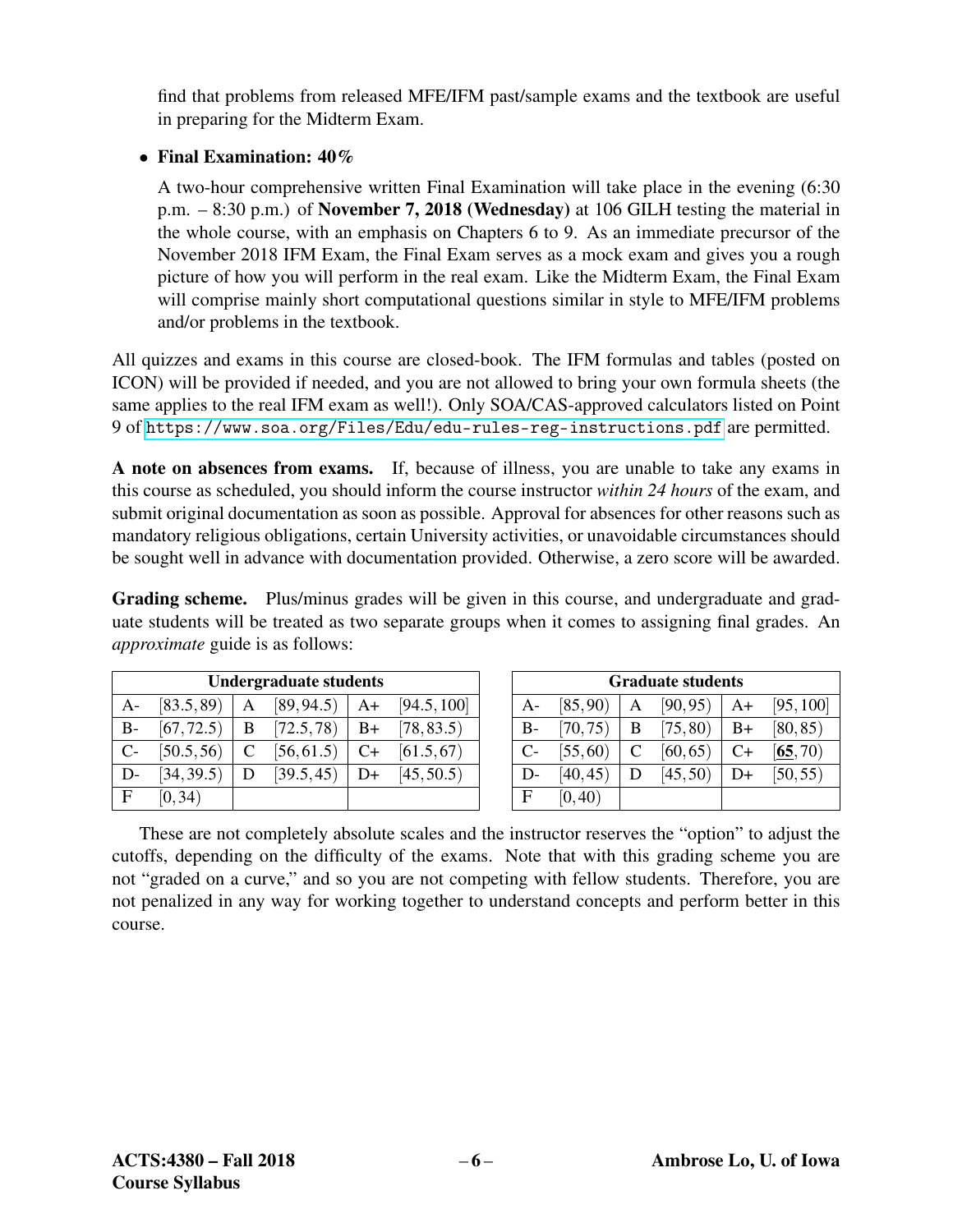### IMPORTANT NOTE

- 1. A grade of  $C+$  or higher in this course is a prerequisite for ACTS:6160 (Topics in Actuarial Science), which will be offered in Fall 2019 for graduate students.
- 2. This is not an easy course for most students, even if you have prior exposure to option pricing. Each week you should spend about 3 to 6 hours outside of class meetings reviewing/previewing the textbook and working on the end-of-chapter problems independently. It is fine to work harder, but working less is risky. Let me know if you encounter any problems with your learning.

# 6 Tentative Teaching, Assignment, and Quiz Schedule

| <b>Teaching Week</b>                                | Lecture<br><b>Date</b> |                           | Topic (Refer to Lo (2018))           |  |  |
|-----------------------------------------------------|------------------------|---------------------------|--------------------------------------|--|--|
| <b>Part I. Conceptual Foundation on Derivatives</b> |                        |                           |                                      |  |  |
| $\mathbf{1}$                                        | 1                      | August 20, 2018 (Mon)     | Introduction and Chapter 1           |  |  |
|                                                     | $\overline{2}$         | August 22, 2018 (Wed)     | Chapter 2, Assignment 1              |  |  |
|                                                     | $\overline{3}$         | August 23, 2018 (Thur)    | Chapter 2                            |  |  |
|                                                     | $\overline{4}$         | August 24, 2018 (Fri)     | Chapter 2, Quiz 1                    |  |  |
| $\overline{2}$                                      | 5                      | August 27, 2018 (Mon)     | Chapter 2                            |  |  |
|                                                     | 6                      | August 29, 2018 (Wed)     | Chapter 2, Assignment 2              |  |  |
|                                                     | $\overline{\tau}$      | August 30, 2018 (Thur)    | Chapter 3                            |  |  |
|                                                     | 8                      | August 31, 2018 (Fri)     | Chapter 3                            |  |  |
| 3                                                   |                        | September 3, 2018 (Mon)   | (University Holiday)                 |  |  |
|                                                     | 9                      | September 5, 2018 (Wed)   | Chapter 3, Assignment 3              |  |  |
|                                                     | 10                     | September 6, 2018 (Thur)  | Chapter 3                            |  |  |
|                                                     | 11                     | September 7, 2018 (Fri)   | Chapter 3, Quiz 2                    |  |  |
| Part II. Pricing and Hedging of Derivatives         |                        |                           |                                      |  |  |
| $\overline{4}$                                      | 12                     | September 10, 2018 (Mon)  | Chapter 3                            |  |  |
|                                                     | 13                     | September 12, 2018 (Wed)  | Chapter 3, Assignment 4              |  |  |
|                                                     | 14                     | September 13, 2018 (Thur) | Chapter 4                            |  |  |
|                                                     | 15                     | September 14, 2018 (Fri)  | Chapter 4                            |  |  |
| $\overline{5}$                                      | 16                     | September 17, 2018 (Mon)  | Chapter 4                            |  |  |
|                                                     | 17                     | September 19, 2018 (Wed)  | Chapter 4, Assignment 5              |  |  |
|                                                     | $\qquad \qquad$        | September 20, 2018 (Thur) | (No class due to Actuarial Job Fair) |  |  |
|                                                     | 18                     | September 21, 2018 (Fri)  | Chapter 4, Quiz 3                    |  |  |
| 6                                                   | 19                     | September 24, 2018 (Mon)  | Chapter 4                            |  |  |
|                                                     | 20                     | September 26, 2018 (Wed)  | Chapter 4, Assignment 6              |  |  |
|                                                     | $\overline{21}$        | September 27, 2018 (Thur) | Chapter 5                            |  |  |
|                                                     | 22                     | September 28, 2018 (Fri)  | Chapter 5                            |  |  |
| $\overline{7}$                                      | 23                     | October 1, 2018 (Mon)     | Chapter 5                            |  |  |
|                                                     | 24                     | October 3, 2018 (Wed)     | Chapter 6, Assignment 7              |  |  |

This approximate schedule will be updated as needed as the semester unfolds.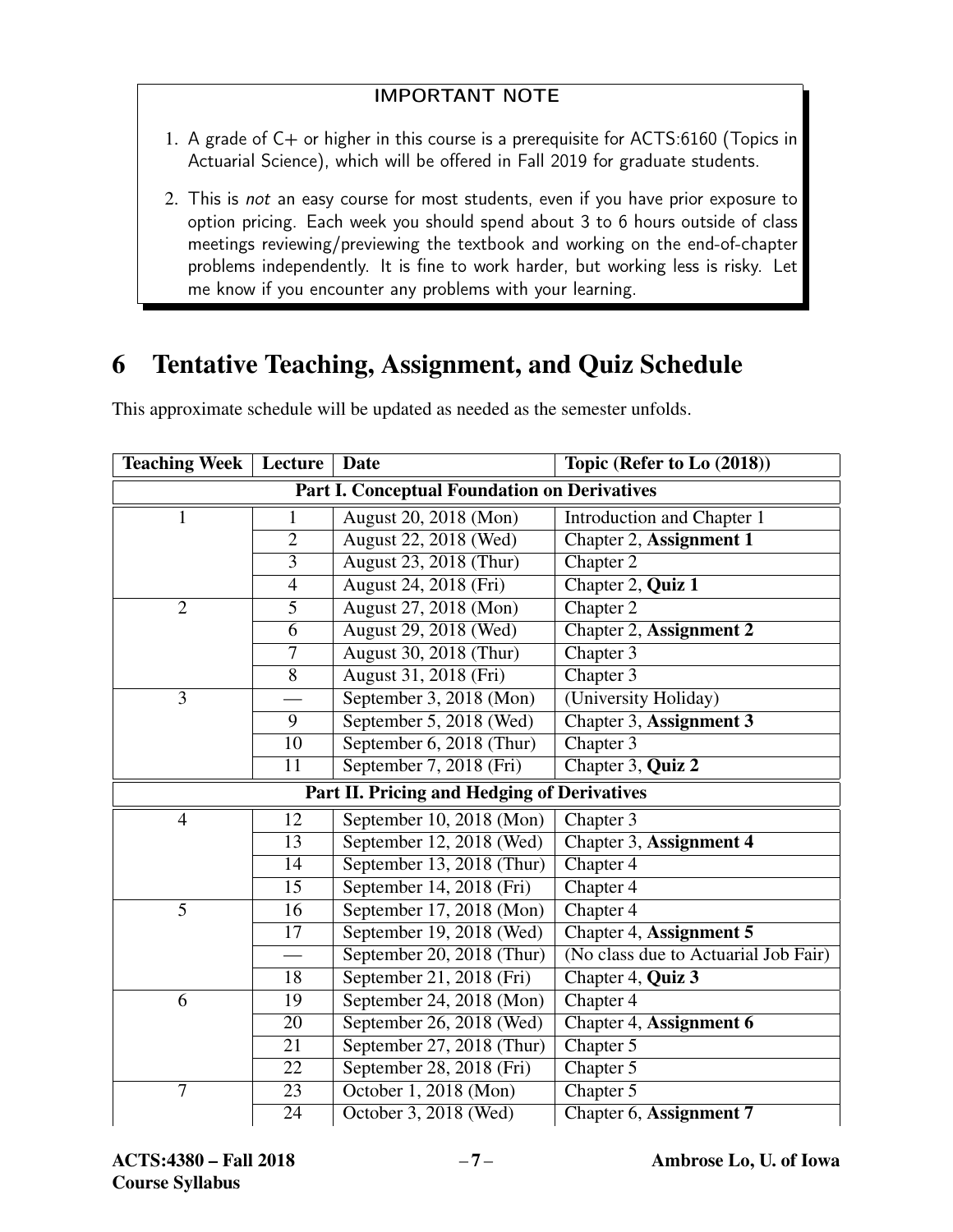|                                                                | 25              | October 4, 2018 (Thur)                | Chapter 6                       |  |  |  |
|----------------------------------------------------------------|-----------------|---------------------------------------|---------------------------------|--|--|--|
|                                                                |                 | October 5, 2018 (Fri)                 | (No class. Midterm in evening!) |  |  |  |
| 8                                                              | 26              | October 8, 2018 (Mon)                 | Chapter 6                       |  |  |  |
|                                                                | $\overline{27}$ | October 10, 2018 (Wed)                | Chapter 6, Assignment 8         |  |  |  |
|                                                                | 28              | October 11, 2018 (Thur) <sup>11</sup> | Chapter 6                       |  |  |  |
|                                                                | 29              | October 12, 2018 (Fri)                | Chapter 6                       |  |  |  |
| 9                                                              | 30              | October 15, 2018 (Mon)                | Chapter 7                       |  |  |  |
|                                                                | $\overline{31}$ | October 17, 2018 (Wed)                | Chapter 7, Assignment 9         |  |  |  |
|                                                                | 32              | October 18, 2018 (Thur)               | Chapter 7                       |  |  |  |
|                                                                | $\overline{33}$ | October 19, 2018 (Fri)                | Chapter 8, Quiz 4               |  |  |  |
| 10                                                             | 34              | October 22, 2018 (Mon)                | Chapter 8                       |  |  |  |
|                                                                | 35              | October 24, 2018 (Wed)                | Chapter 8, Assignment 10        |  |  |  |
|                                                                | 36              | October 25, 2018 (Thur)               | Chapter 8                       |  |  |  |
|                                                                | 37              | October 26, 2018 (Fri)                | Chapter 8, Quiz 5               |  |  |  |
| <b>Part III. Epilogue: General Properties of Option Prices</b> |                 |                                       |                                 |  |  |  |
| 11                                                             | 38              | October 29, 2018 (Mon)                | Chapter 8                       |  |  |  |
|                                                                | 39              | October 31, 2018 (Wed)                | Chapter 8                       |  |  |  |
|                                                                | 40              | November 1, 2018 (Thur)               | Chapter 9                       |  |  |  |
|                                                                | 41              | November 2, 2018 (Fri)                | Chapter 9 / Final review        |  |  |  |
| 12                                                             |                 | November 7, 2018 (Wed)                | <b>Final Examination</b>        |  |  |  |
|                                                                |                 | November 15-21, 2018                  | <b>November 2018 Exam IFM</b>   |  |  |  |

# More about the Instructor ("Shameless" Self-introduction...)

. . . . . . . . . . . . . . . . . . . . . . . . . . . . . . . . . . . . . . . . . . . . . . . . . . . . . . . . . . . . . . . . . . . . . . . . . . . . . . . . . . . . . . . .

Professor Ambrose Lo was born (in 19X9), raised, and educated in Hong Kong. He earned his B.S. in Actuarial Science (first class honors) and Ph.D. in Actuarial Science from The University of Hong Kong in 2010 and 2014, respectively. He joined the Department of Statistics and Actuarial Science at The University of Iowa in August 2014 as an Assistant Professor of Actuarial Science. He is a Fellow of the Society of Actuaries (FSA) and a Chartered Enterprise Risk Analyst (CERA). His research interests lie in dependence structures, quantitative risk management as well as optimal (re)insurance. His research papers have been published in top-tier actuarial journals, such as *ASTIN Bulletin: The Journal of the International Actuarial Association*, *Insurance: Mathematics and Economics*, and *Scandinavian Actuarial Journal*.

Besides dedicating himself to actuarial research, Ambrose attaches equal importance to teaching, through which he nurtures the next generation of actuaries and serves the actuarial profession. He has taught courses on financial derivatives, mathematical finance, life contingencies, credibility theory, advanced probability theory, and regression and time series analysis. His emphasis in teaching is always placed on the development of a thorough understanding of the subject matter complemented by concrete problem-solving skills. He is a coauthor of the *ACTEX Study Manual for SOA Exam SRM* (September 2018 edition) and the sole author of the *ACTEX Study Manual*

<span id="page-7-0"></span>iiDrop date for undergraduates.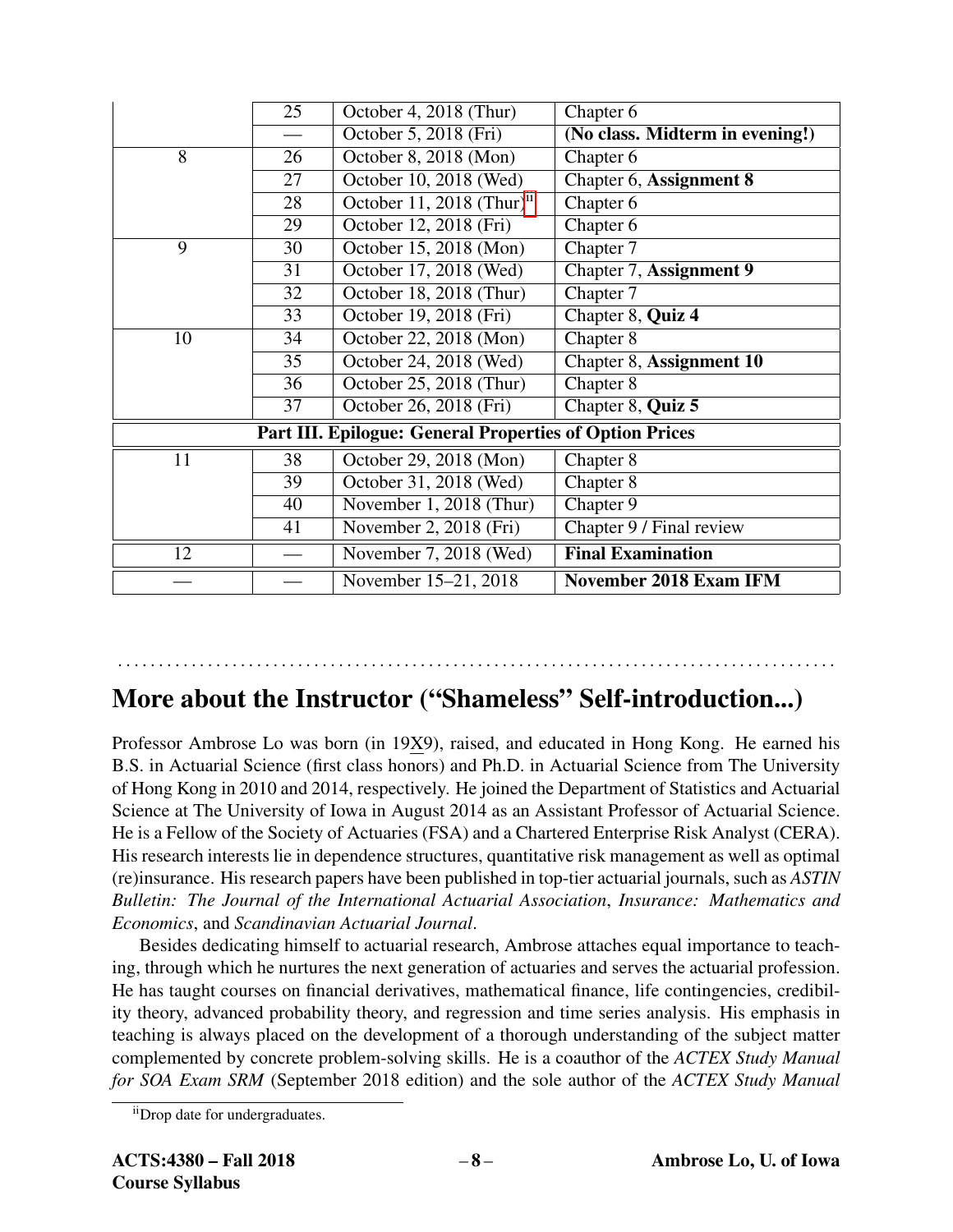*for CAS Exam MAS-I* (Fall 2018 Edition) and the textbook *Derivative Pricing: A Problem-Based Primer* published by Chapman & Hall/CRC press.

. . . . . . . . . . . . . . . . . . . . . . . . . . . . . . . . . . . . . . . . . . . . . . . . . . . . . . . . . . . . . . . . . . . . . . . . . . . . . . . . . . . . . . . .